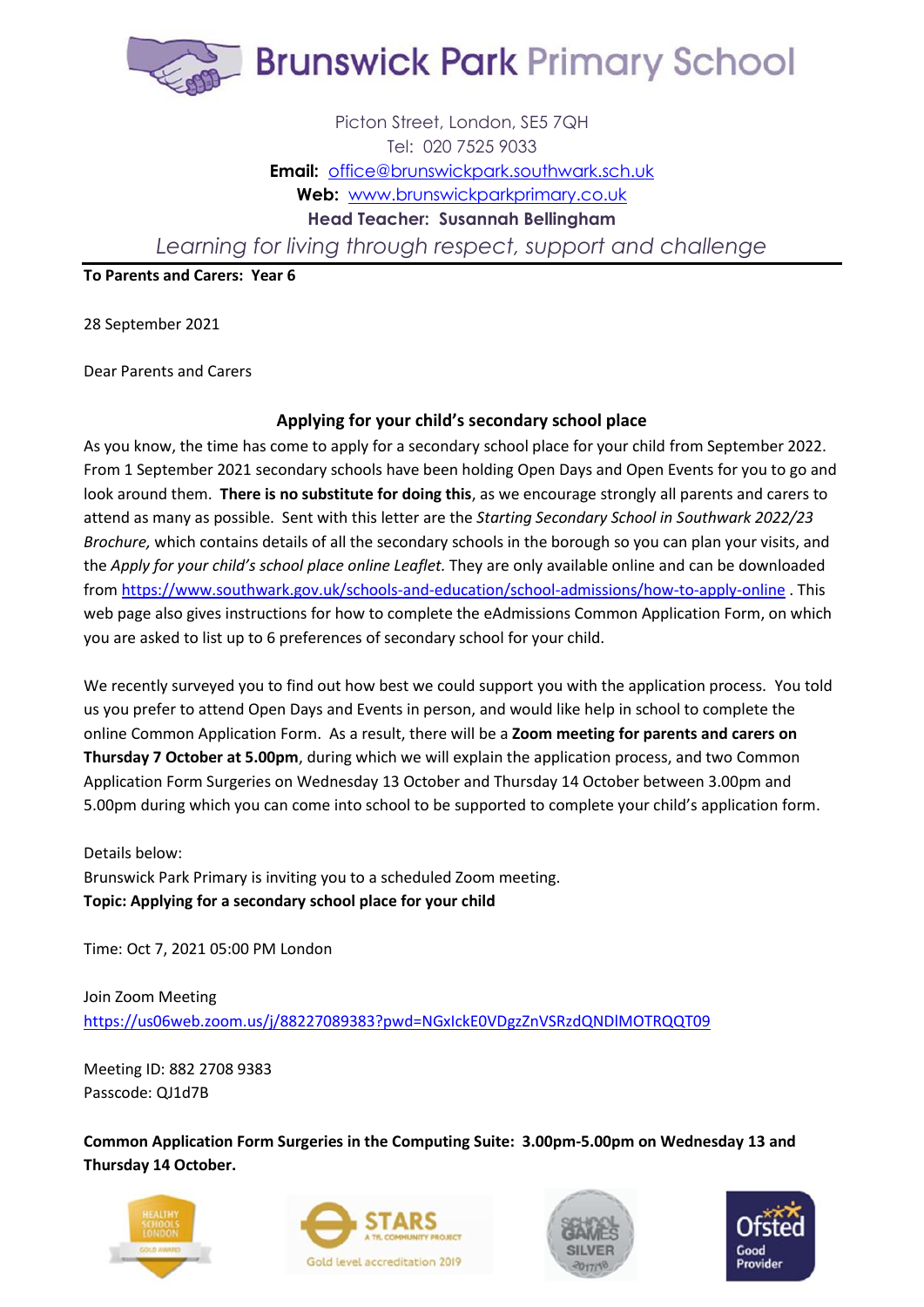Please come to the School Office to collect a visitor's badge. Staff will take you to the Computing Suite. If you have applied for a place in Reception or at secondary school at any time in the last 3 years you will already have an online eAdmissions account so will need to bring your username and password. If you haven't, you will set up an account at the surgery.

Below is a copy of the Key Dates page from the Starting Secondary School in Southwark 2022/23 Brochure. Please note that although you have until 31 October 2021, the Council advises you to have completed the online Common Application Form by **Friday 22 October 2021**; the date children break up for the Half Term holiday. We ask that all parents and carers follow this advice to ensure applications are treated as on time. Late applications disadvantage children and must be avoided.

## Key dates

| <b>Date</b>                                   | What should parents/carers look out for?                                                                                                                                                                                                                                                                                                                                                                                                                                                                                                                                                                                                                                                                                                                                                                                                                                     |
|-----------------------------------------------|------------------------------------------------------------------------------------------------------------------------------------------------------------------------------------------------------------------------------------------------------------------------------------------------------------------------------------------------------------------------------------------------------------------------------------------------------------------------------------------------------------------------------------------------------------------------------------------------------------------------------------------------------------------------------------------------------------------------------------------------------------------------------------------------------------------------------------------------------------------------------|
| 1 September 2021 to<br>Sunday 31 October 2021 | $\blacksquare$ The admissions process starts.<br>$\blacksquare$ Contact schools for a copy of their prospectus and details of their open<br>days/evenings. Due to the durrent circumstances relating to Covid-19,<br>we strongly advise families to check each school's website for details on<br>how and when they will be holding their open day/evening as this may<br>be subject to change at short notice. Please view page 7 for further<br>information on school open days/evenings.<br>Apply for secondary schools by completing an online application at:<br>www.southwark.gov.uk/schooladmissions<br>If any of the schools you have listed as one of your preferences requires a<br>supplementary information form (SIF), you must complete and return the<br>SIF directly to the school. You should contact the school to check their<br>individual closing date. |
| Sunday 31 October 2021,<br>11.59pm            | ■ Closing date for submitting online applications.<br>You must ensure that we have received your online application and<br>you have uploaded any additional supporting documents with it by<br>this date. We strongly recommend that you submit your application by<br>Friday 22 October 2021 so that we receive it before the half term<br>holiday and can contact you if necessary.                                                                                                                                                                                                                                                                                                                                                                                                                                                                                        |
| <b>Tuesday 1 March 2022</b>                   | Applicants who apply on time will receive their child's offer<br>of a school place by email after 5pm. This email will also include<br>information on what to do next.<br>Applicants can also view the outcome of their application<br>during the evening at www.eadmissions.org.uk                                                                                                                                                                                                                                                                                                                                                                                                                                                                                                                                                                                          |
| Tuesday 15 March 2022                         | No action is required if you are a Southwark resident and want to<br>accept the school place offered to your child.<br>Should you wish to reject the offer of a school place allocated to your<br>child, you must notify the school admissions team by email at<br>schools.admissions@southwark.gov.uk and include your unique<br>application reference.                                                                                                                                                                                                                                                                                                                                                                                                                                                                                                                     |
| <b>Appeals</b>                                | $\blacksquare$ Check dates of appeal hearings with individual schools.                                                                                                                                                                                                                                                                                                                                                                                                                                                                                                                                                                                                                                                                                                                                                                                                       |

## Application for a secondary school place for September 2022 intake

These are important deadlines which you will need to keep in mind. If you miss these dates, your chances of being offered a place at a preferred school will be reduced.